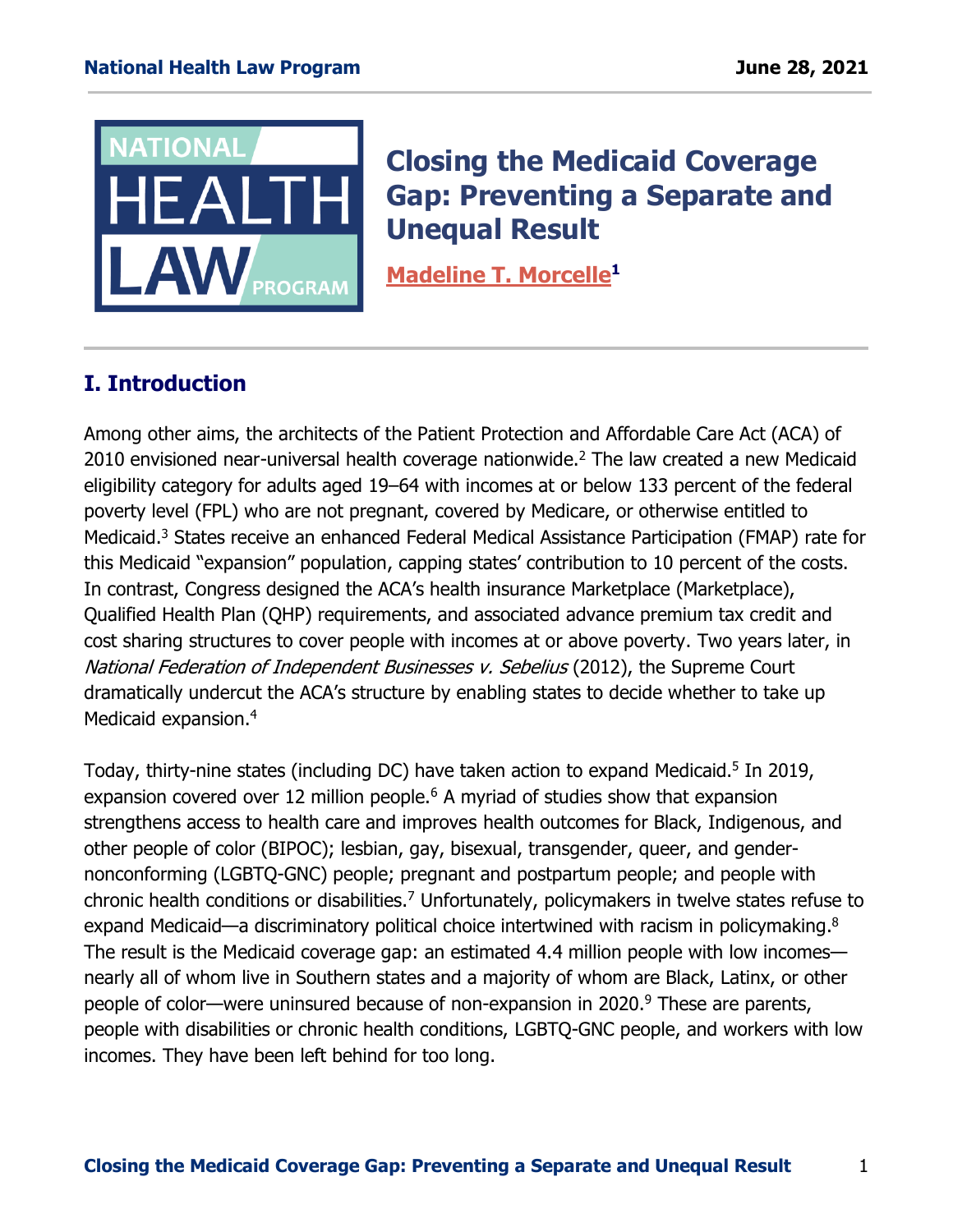**Congressional action to expand coverage for these individuals is an urgent moral, anti-racist, health equity, reproductive justice, and economic imperative**. The Medicaid coverage gap contributes to racial injustices in public health crises such as the COVID-19 pandemic, our national Black and Indigenous maternal mortality epidemic, the Southern HIV epidemic, and more.<sup>10</sup> The American Rescue Plan (ARP) Act of 2021 offered holdout states substantial financial incentives to expand Medicaid. In addition to the ACA's 90 percent FMAP for the Medicaid expansion population after 2020, under the ARP Act, new expansion states would receive an additional 2 year, 5-percentage-point FMAP increase for their non-expansion populations.<sup>11</sup> Expanding Medicaid under the ARP would more than pay for itself: it could increase non-expansion state economies by a total of \$350 billion from 2022 to 2025, and create more than one million jobs nationwide.<sup>12</sup> The continued inaction of nonexpansion states is fueling momentum for policy proposals to close the Medicaid coverage gap through federal action, particularly by establishing a federally administered Medicaid program or fully subsidizing Marketplace coverage in lieu of Medicaid coverage.<sup>13</sup>

This paper provides foundational principles for equitably solving the Medicaid coverage gap. It addresses pressing questions about proposals, including:

- how and to what extent do they ensure access to Medicaid's vital comprehensive benefit, affordability, enrollment, and due process and consumer protections, lest they create a separate and unequal system of coverage for Black, Latinx, and other people of color in the South?
- how could they affect the stability of the Medicaid entitlement nationwide?
- how could they affect federal spending?

The principles aim to empower federal policymakers and advocates with a framework for developing, evaluating, and responding to proposals, and ensuring an equitable solution.

# **II. Ensuring Access to Medicaid's Vital Protections**

Our country is well-versed in sustained imbalances in the allocation of power and resources, from voting rights to health care access, which are rooted in systems of oppression such as racism and gender-based discrimination. Together, these imbalances manifest in vast health inequities and social determinants thereof. People with low incomes, particularly BIPOC, LGBTQ-GNC people, and people with disabilities, often lack health insurance and experience urgent, persistent, and complex health care conditions.<sup>14</sup> They are more likely than people with higher incomes to have a substantial mix of chronic, behavioral, or acute health conditions.<sup>15</sup> For example, the early Medicaid expansion population in urban Minnesota experienced high rates of homelessness, substance use, and behavioral health conditions.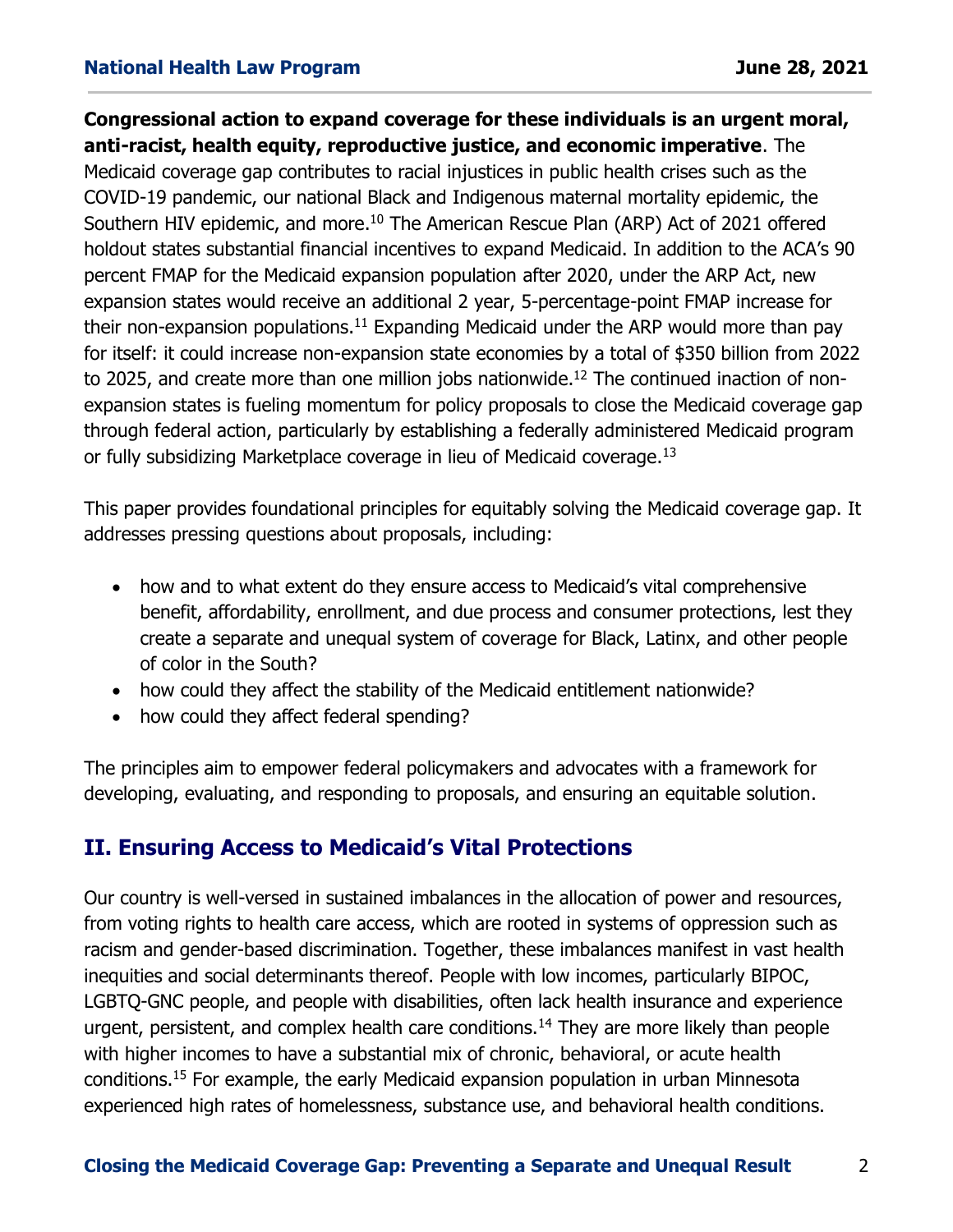Over 25 percent experienced two or more of these challenges and 10 percent experienced all three.<sup>16</sup> Thirty-seven percent of enrollees were diagnosed with anxiety, mood, or schizophrenic disorders, and more than 25 percent were diagnosed with substance use disorders.<sup>17</sup> In addition, many people with disabilities who do not receive Social Security Income (SSI) (a pathway to Medicaid eligibility in most states) become eligible for Medicaid through Medicaid expansion. In 2018, over half of nonelderly adults with disabilities did not receive federal SSI.<sup>18</sup> Moreover, a significant portion of the expansion population has chronic health conditions. For example, in Ohio, over one-quarter (27 percent) of expansion enrollees had at least one chronic health condition.<sup>19</sup>

Unlike private health insurance, Medicaid provides a range of benefit, enrollment, affordability, and due process protections specially designed to meet the expansion population's complex needs.<sup>20</sup> These protections are critical to the prevention, early diagnosis, and treatment of health conditions such as diabetes and HIV.<sup>21</sup> **Any federal coverage gap solution must guarantee access to Medicaid's robust protections as the ACA intended. Otherwise, it could enshrine in federal law a separate and unequal system of health coverage for millions of Black, Latinx, and other people of color in the South, furthering structural racism in U.S. health policy**.

## **A. Comprehensive benefit protections**

**Comprehensive benefits are a defining component of the Medicaid entitlement. Solving the Medicaid coverage gap solution means ensuring access**. States that expand Medicaid must provide an Alternative Benefit Plan (ABP) to their expansion population. <sup>22</sup> Although states can choose whether to align Medicaid expansion ABPs with the state's existing Medicaid State plan benefits or build standalone benefits packages based on a Medicaid benchmark (such as a public employee or commercial market plan), they have overwhelmingly chosen the former.<sup>23</sup> This trend reflects numerous advantages to states and enrollees, such as ensuring coverage of comprehensive benefits, minimizing churn and disruption for people who move between eligibility categories, and reducing administrative burden.<sup>24</sup> Of the thirty-seven states (including the District of Columbia) that had expanded Medicaid as of August 6, 2018, twenty-five (78 percent) elected to align ABP benefits with traditional Medicaid benefits under the State plan.<sup>25</sup> The ACA also requires that the remainder provide specified "exempt" populations, such as individuals who qualify as "medically frail," the choice of whether to enroll in the state's approved ABP or a benefit package equivalent to State plan benefits.<sup>26</sup> Large portions of Medicaid expansion populations may be entitled to full State plan benefits through such an exemption. For example, in 2018, 24 percent of the expansion population in Indiana (an expansion state that did not align its ABP with its State plan) identified as medically frail.<sup>27</sup>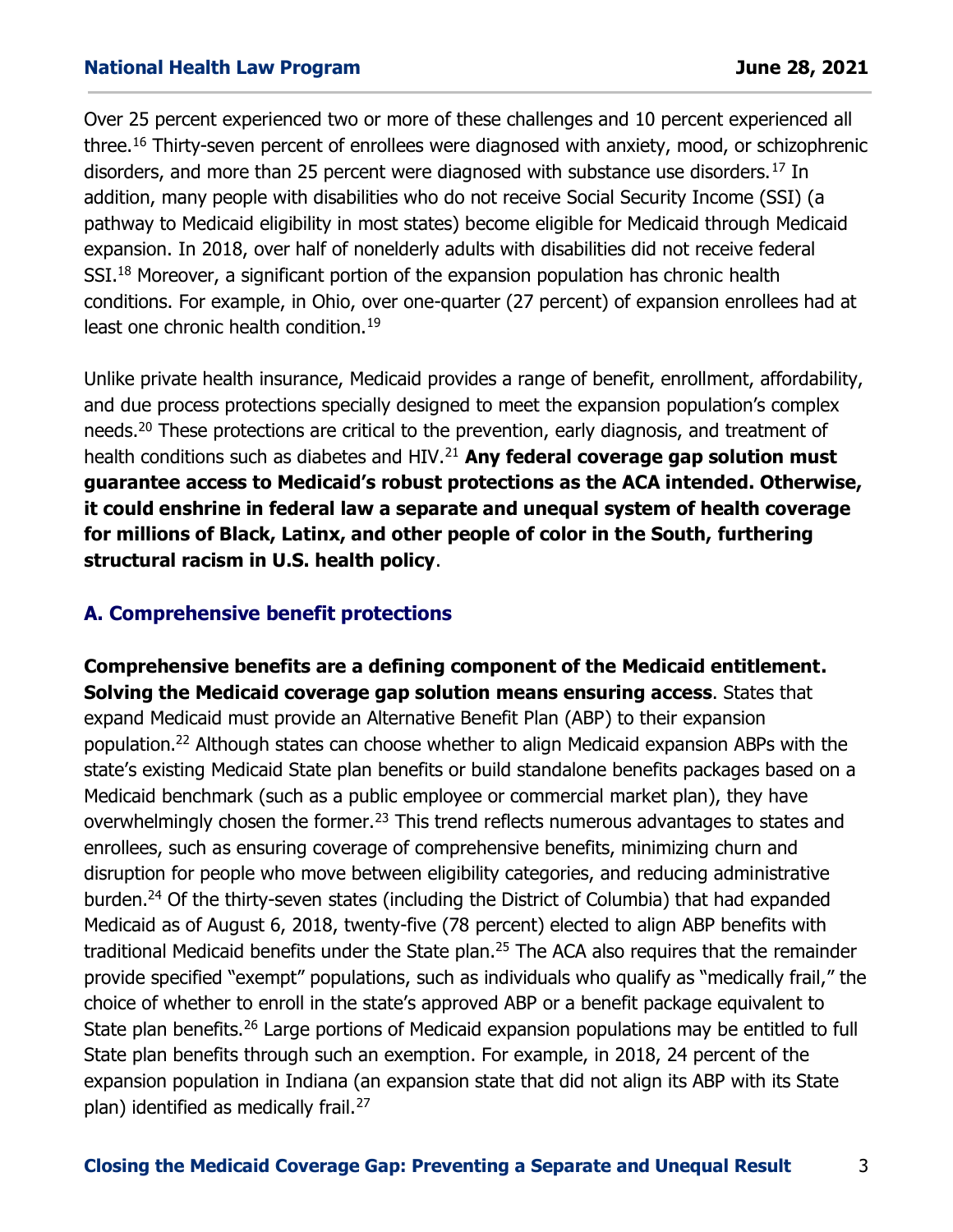**State plans cover a variety of services that address complex health needs and are not traditionally covered by private health plans**. There are some 30 mandatory and optional categories of services for which states can receive federal matching funds. States have flexibility in which services they cover, but must ensure that each service they cover is "sufficient in amount, duration, and scope to reasonably achieve its purpose," and that those standards are consistent with the objectives of the Medicaid Act.<sup>28</sup> Moreover, they cannot "arbitrarily deny or reduce the amount, duration or scope of a required service . . . to an otherwise eligible solely because of diagnosis, type of illness or condition."<sup>29</sup>

Mandatory services provide a mix of primary and specialty care tailored to the health needs of people with low incomes.<sup>30</sup> For example, state plans must cover home health services, nursing facility services for enrollees 21 or over, rural health clinic services, Federally-Qualified Health Center (FQHC) services, and Early and Periodic Screening, Diagnostic, and Treatment (EPSDT), a comprehensive benefit for enrollees under  $21.31$  They must also provide nonemergency medical transportation (NEMT), addressing a critical determinant of health care access that is often out of reach for underserved people with low incomes.<sup>32</sup> Additionally, State plans cover a number of optional services including service delivery reforms that strengthen behavioral care, chronic health condition management, and primary care integration ( $e.q.,$ Patient Centered Medical Homes, Medicaid Health Homes, Assertive Community Treatment, and supportive housing services), dental services, and personal care services.<sup>33</sup>

Regardless of whether or not states align their Medicaid expansion ABPs with their State plans, they must cover all of the ACA's Essential Health Benefits (EHB) for the Marketplace **plus** additional Medicaid requirements.<sup>34</sup> For example, non-aligned expansion ABPs must cover NEMT, EPSDT, family planning services and supplies, parity in physical and behavioral health services, and ensure that the expansion population has access to, through coverage or otherwise, services at FQHCs, rural health clinics, and associated ambulatory services.<sup>35</sup> For most enrollees, Medicaid offers a more comprehensive range of benefits than the Marketplace. These comprehensive benefits are particularly important for the many people with disabilities or living with or at risk of chronic health conditions in the expansion population.

If Congress establishes a federally administered Medicaid program to close the coverage gap, it must ensure that the program covers the full scope of mandatory and "gold standard" optional Medicaid services (e.g., Assertive Community Treatment, dental, vision, medicationassisted treatment). The Department of Health and Human Services (HHS) can leverage generations of experience running Medicare, a federal health insurance program that provides acute, primary, and prescription drug coverage for aging adults and people with disabilities.<sup>36</sup> It can also build on its history of financing community-based health care providers who provide comprehensive care management, cross-sector care coordination, and other health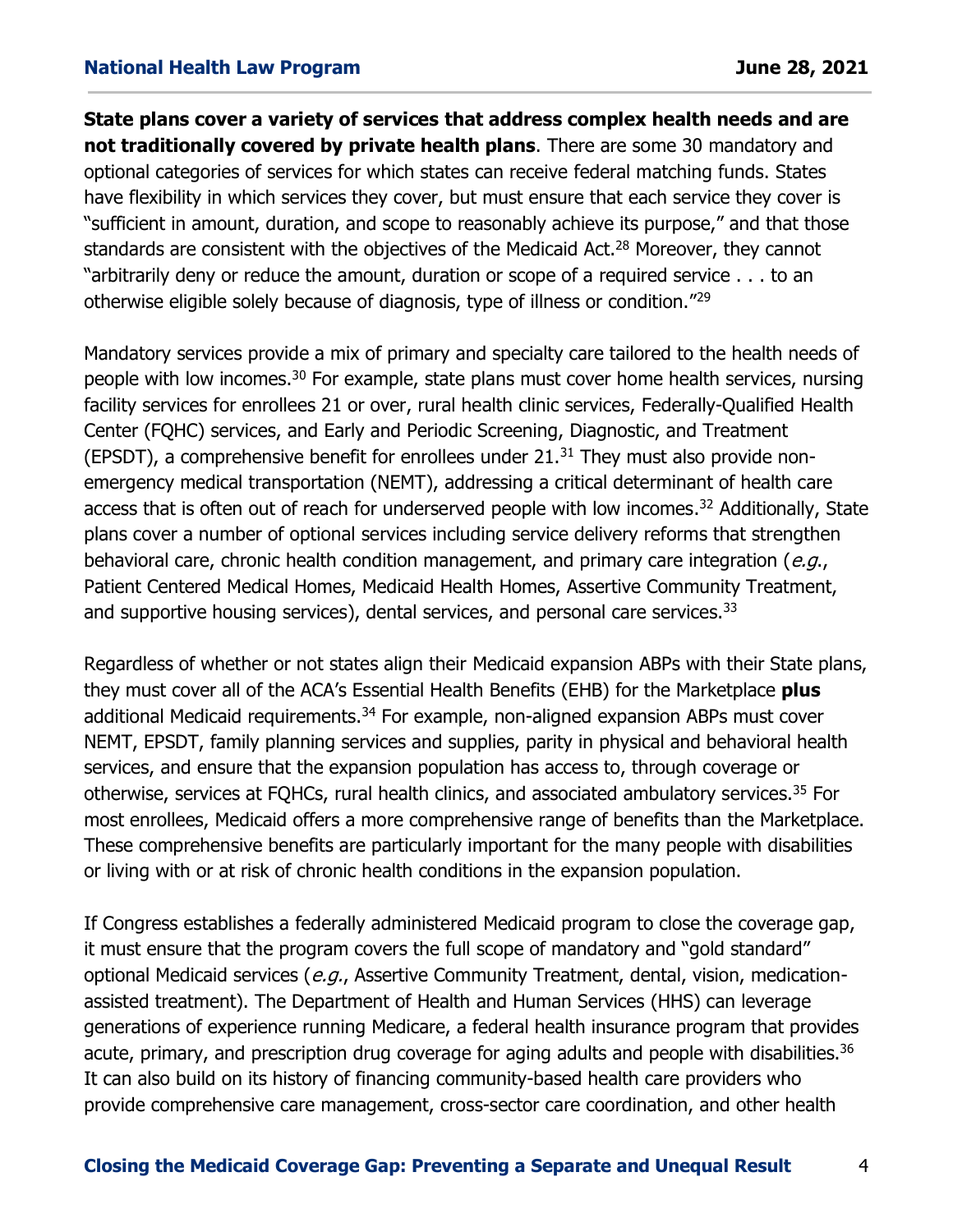services (e.g., Federally Qualified Health Centers).<sup>37</sup> A federally administered Medicaid program could build on HHS' collective experience and existing relationships to cover and facilitate access to an appropriate range of benefits. It could also partner with Medicaid managed care plans, which increasingly incorporate whole-person care models to address complex health and health-related social needs.<sup>38</sup> Ultimately, it may be able to align with current Medicaid benefit protections more fully than a Marketplace approach.

If Congress instead addresses the Medicaid coverage gap through the Marketplace, it must require that expansion population QHPs cover both EHBs and State plan benefits. Enrollees cannot be left with less coverage than they would in Medicaid. Private Marketplace plans do not traditionally cover Medicaid's highly distinctive benefits, such as care coordination models that integrate physical and behavioral health, social, and public health services.

Further, a Marketplace-based solution should avoid wrapped-coverage arrangements, which undermine access to care. Health care reform experimentation has illustrated that having multiple forms of distinct health coverage is a risk factor for fragmented and poorly coordinated care. For example, "premium assistance" models that "wrap" Medicaid coverage around the Marketplace's limitations have been ineffective. Instead of directly covering health services or contracting with a managed care company to do so, states testing this approach pay QHPs premiums and cost sharing reductions to provide health services to non-exempt members of the expansion population.<sup>39</sup> When QHPs participating in these models do not include or fully cover services that State Medicaid programs must cover under federal law, states must step in to provide coverage. In practice, they struggle to implement this "wrapped" coverage approach effectively. This is much to the detriment of enrollees, who are left with a confusing patchwork of coverage for various benefits. Enrollees and safety net providers alike struggle to understand and access services and reimbursement. A similar dynamic is so problematic for people dually eligible for Medicaid and Medicare that the ACA established a new coordination office within the U.S. Centers for Medicare and Medicaid Services (CMS) as well as a multi-state demonstration program to test payment and care integration models, which have had limited and mixed findings to date. <sup>40</sup> This dynamic could similarly arise in Marketplace-based approaches to closing the Medicaid coverage gap if Marketplace QHPs do not cover services for which Medicaid requires coverage.

## **B. Affordability protections**

Any coverage gap solution must ensure access to Medicaid's affordability protections. Decades of research document the relationship between cost-sharing and access to health care.<sup>41</sup> The literature overwhelmingly illustrates that heightened copayments hinder low-income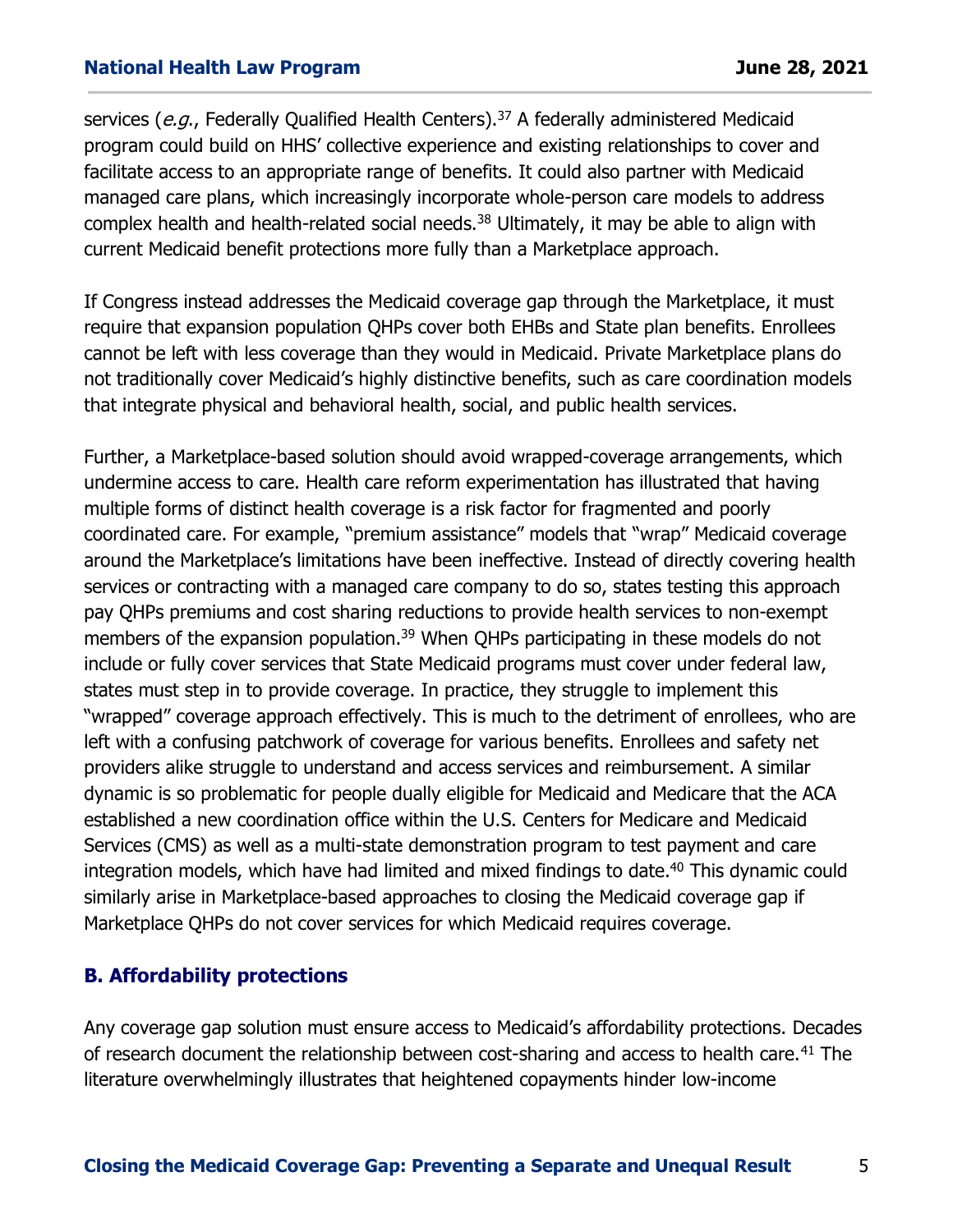individuals' access to health services and prescription drugs, and premiums make it more difficult for them to enroll in and maintain coverage.<sup>42</sup>

## **Accordingly, the Medicaid Act sets out strict limitations on and extensive**

**protections against cost-sharing**. It generally prohibits premiums.<sup>43</sup> It allows only nominal copayments, often \$4 maximum, for most routine services. Total cost-sharing and premiums cannot exceed 5 percent of aggregate household income. Crucially, cost-sharing is not enforceable for people under the poverty line: providers cannot deny services to enrollees with incomes below 100 percent of the FPL who cannot afford cost-sharing for a visit.<sup>44</sup> Regardless of income, several population groups and services are exempt from premiums and costsharing. <sup>45</sup> Providers can waive or reduce cost-sharing on a case-by-case basis. In addition, they are prohibited from "balance billing:" a practice of billing enrollees the difference between the provider's charge and Medicaid's payment for covered services.<sup>46</sup> Preserving these protections, such as unenforceable cost-sharing for people below the FPL who cannot afford to pay and prohibitions on balance billing, is critical to effectively closing the coverage gap.

Unfortunately, affordability is currently a significant barrier to Marketplace enrollment. <sup>47</sup> For example, premiums do not count toward the out-of-pocket limits and even when cost sharing reductions are applied, total cost sharing is higher than in Medicaid.<sup>48</sup> These affordability challenges would be even greater for the Medicaid expansion population, for whom even small cost increases could lead to large coverage failures. To ensure coverage gap enrollees retain the protections of Medicaid limits on cost-sharing, Congress would have to address issues including premiums, copayments, deductibles, and balance billing. Additionally, specific outreach and education would be essential to ensure that individuals browsing the Marketplace would be shown appropriate plans for coverage gap enrollees as they may not understand they could access a subsidized plan if they only see "regular" Marketplace plans designed for higher-income adults. Regular plans would be unaffordable due to premiums and may also provide inadequate coverage before deductibles are met.

## **C. Enrollment protections**

**Medicaid coverage gap proposals must preserve Medicaid's enrollment protections**, **which ensure that eligible people who are navigating emergencies and societal barriers to health can swiftly enroll in and access critical and often lifesaving coverage**. <sup>49</sup> Medicaid provides individuals the right to apply for and enroll in coverage at any time. Its "point-in-time" eligibility system makes enrollment effective as of the date of application, even if it is not processed immediately.<sup>50</sup> Not only is there no waiting period before coverage begins, but Medicaid generally provides retroactive eligibility to cover health care expenses for the three months prior to the month of application, provided that an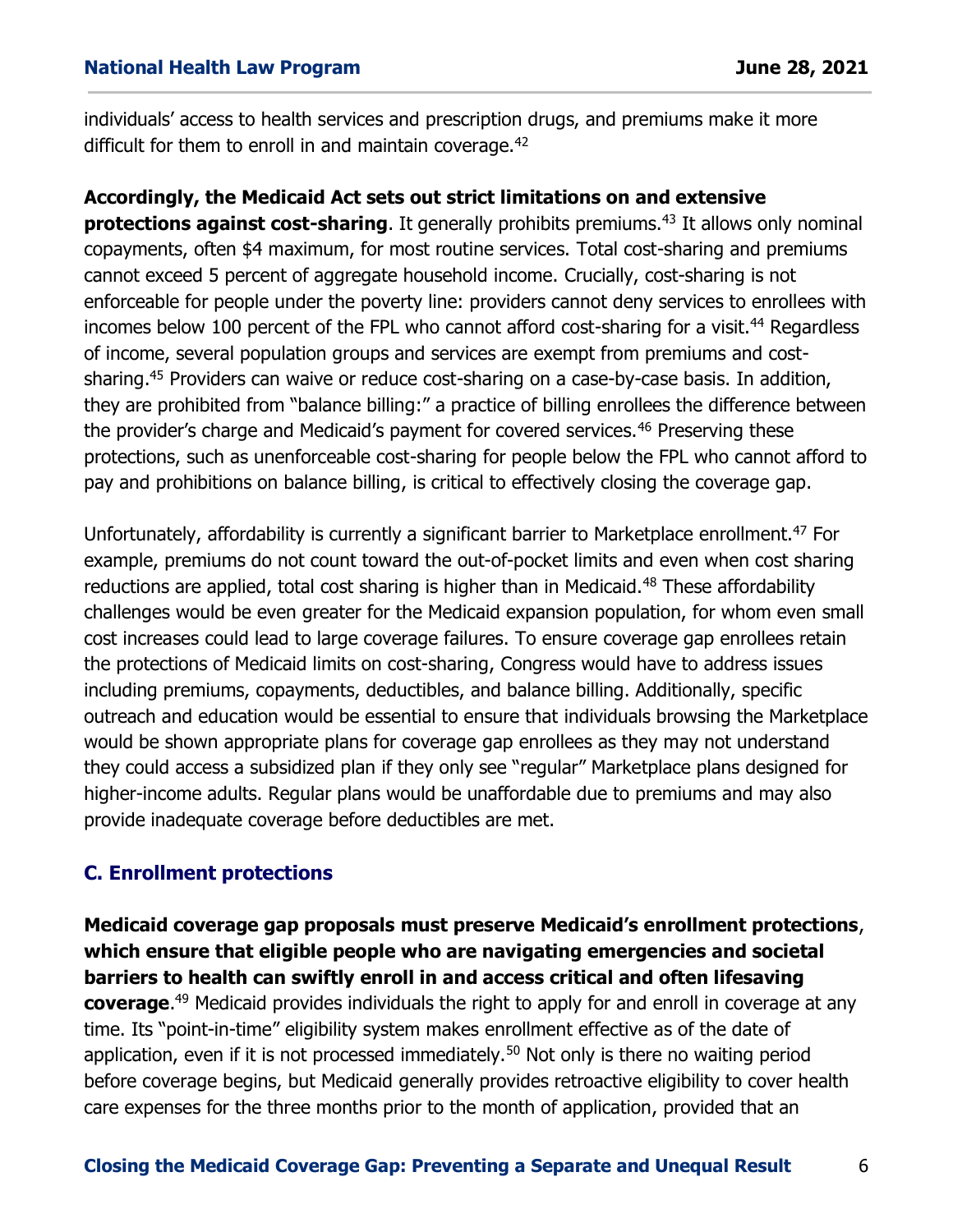applicant would have been eligible during that period.<sup>51</sup> Retroactive coverage ensures that people with low incomes who may encounter application delays due to hospitalization, institutionalization, or recovery can receive coverage for that care, avoiding catastrophic medical debt or bankruptcy.<sup>52</sup> It also ensures that health care safety net providers are paid for the care that they deliver, stabilizing the health care system for all users.  $53$ 

**The Marketplace's current enrollment policies are not as responsive to the needs of the expansion population**. Applicants must wait for open enrollment, which happens once a year, or qualify for a special enrollment period (SEP) based on a narrow set of life changes.<sup>54</sup> Eligible individuals may have to wait one to two months for coverage to begin. People with low incomes cannot afford to pay out of pocket until their coverage starts, and delaying care often worsens or leads to tragic health outcomes as well as utilization of costlier health services, such as hospitalization. If Congress pursues a Marketplace-based Medicaid coverage gap fix, it will need to reshape the ACA's Marketplace's enrollment structure to mirror Medicaid's protections. For example, it would need to have year-round enrollment or create a SEP for expansion enrollees. Otherwise, the people in the Medicaid coverage gap—primarily Black, Latinx, and other people of color, LGBTQ-GNC people, women, and people with chronic health conditions or disabilities—will experience severe barriers to care when they need it.

#### **D. Due process and consumer protections**

Any proposed solution to the Medicaid coverage gap should guarantee access to Medicaid's robust due process and consumer protections. Because applicants and enrollees alike have a property interest in Medicaid benefits, they have a constitutional right to receive a meaningful advance notice and a fair hearing if benefits are reduced, denied, or terminated. <sup>55</sup> The Medicaid notice and hearing rights also empower enrollees to challenge unlawful denials of coverage and care.<sup>56</sup> The state agency's notice of an adverse action must inform the applicant or enrollee of the circumstances under which, if they appeal, they can continue to receive benefits at the previously authorized level pending the outcome. This is critical, as Medicaid enrollees cannot afford to pay out of pocket during the months or years a case may be pending.<sup>57</sup> Applicants and enrollees must have a reasonable period of time to request a hearing for adverse actions.<sup>58</sup> Medicaid applicants, enrollees, and their representatives also have important procedural rights for their appeals, such as the rights to a fair hearing before an impartial decision maker, representation at the hearing, and an expedited fair hearing if the time otherwise allowed could jeopardize the person's life, health, or ability to attain, maintain, or regain maximum function.<sup>59</sup> Marketplace policies are often confusing to enrollees, requiring eligibility appeals to go to the Marketplace and service-related appeals made to QHPs or state departments of insurance. If Congress uses the Marketplace to address the Medicaid coverage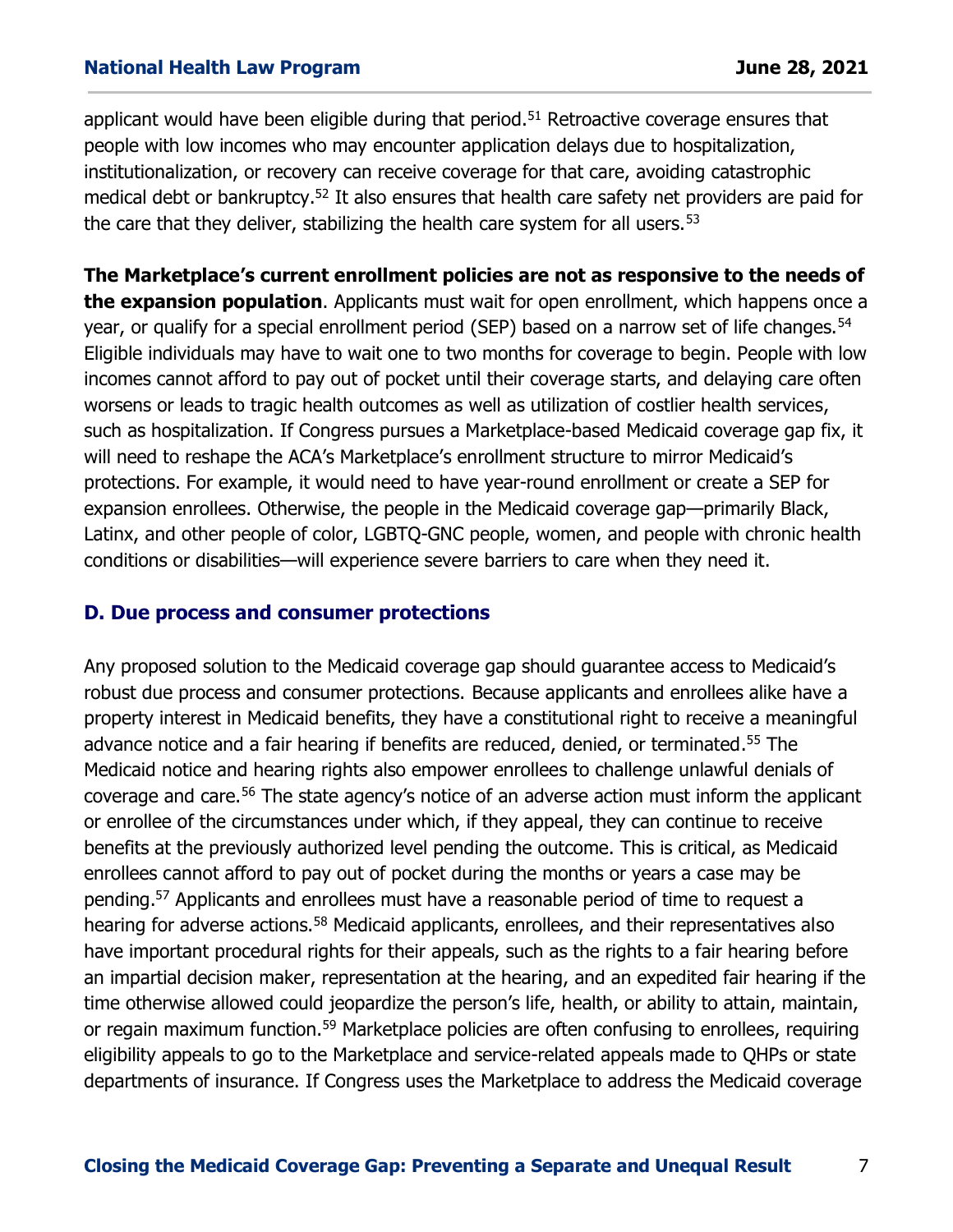gap, it must ensure that enrollees will have the same procedural due process protections that they would receive if applying for or enrolled in Medicaid.

# **III. Safeguarding the Medicaid Entitlement**

**Congress should examine how proposals to close the Medicaid coverage gap could preserve or destabilize the Medicaid entitlement nationwide**. If Congress pursues a Marketplace approach, it will be politically difficult to prevent some current Medicaid expansion states from seeking to reverse expansion, even with significant incentives to discourage this from happening. If this happens, potentially more people would end up in the Marketplace and, without significant adaptions to incorporate all of Medicaid's protections, without coverage designed to meet their complex health needs.

We are also concerned that a Marketplace approach could lay the foundation for a future Congress to move additional Medicaid population groups to the private health insurance Marketplace, providing less coverage and protections at a higher cost to taxpayers.<sup>60</sup> Ultimately, this approach—particularly if it occurs piecemeal as opposed to a comprehensive national health reform system—could serve as an incremental step toward dismantling the Medicaid entitlement altogether.

# **IV. U.S. Health Care Spending**

Among peer high-income countries, the U.S. has the highest health care expenditures and worst coverage.<sup>61</sup> Currently, subsidized Marketplace coverage is substantially costlier to society than Medicaid coverage. A study published in JAMA Network Open earlier this year found that overall health care spending was 80 percent higher among Marketplace-eligible adults than among Medicaid eligible adults.<sup>62</sup> This cost difference has been a key consideration in federal health care reform design. It led the ACA's architects to cover low-income people up to 133 percent FPL through Medicaid rather than subsidized Marketplace coverage.<sup>63</sup>

Today, this means that expanding subsidized Marketplace coverage to the millions of people in the coverage gap would be costlier than Medicaid coverage. Assuming Medicaid's cost protections will be incorporated in any coverage gap solution to protect individuals from higher costs, the overall costs of a coverage gap solution will be higher if the Marketplace is used. The federal government would pay 100 percent of the care (absent individuals' contributions) rather than the state contributing 10 percent. Moreover, given concerns about backsliding in states that have already expanded, the federal government's total spending on such a solution may reach beyond the current non-expansion states, either through incentive payments to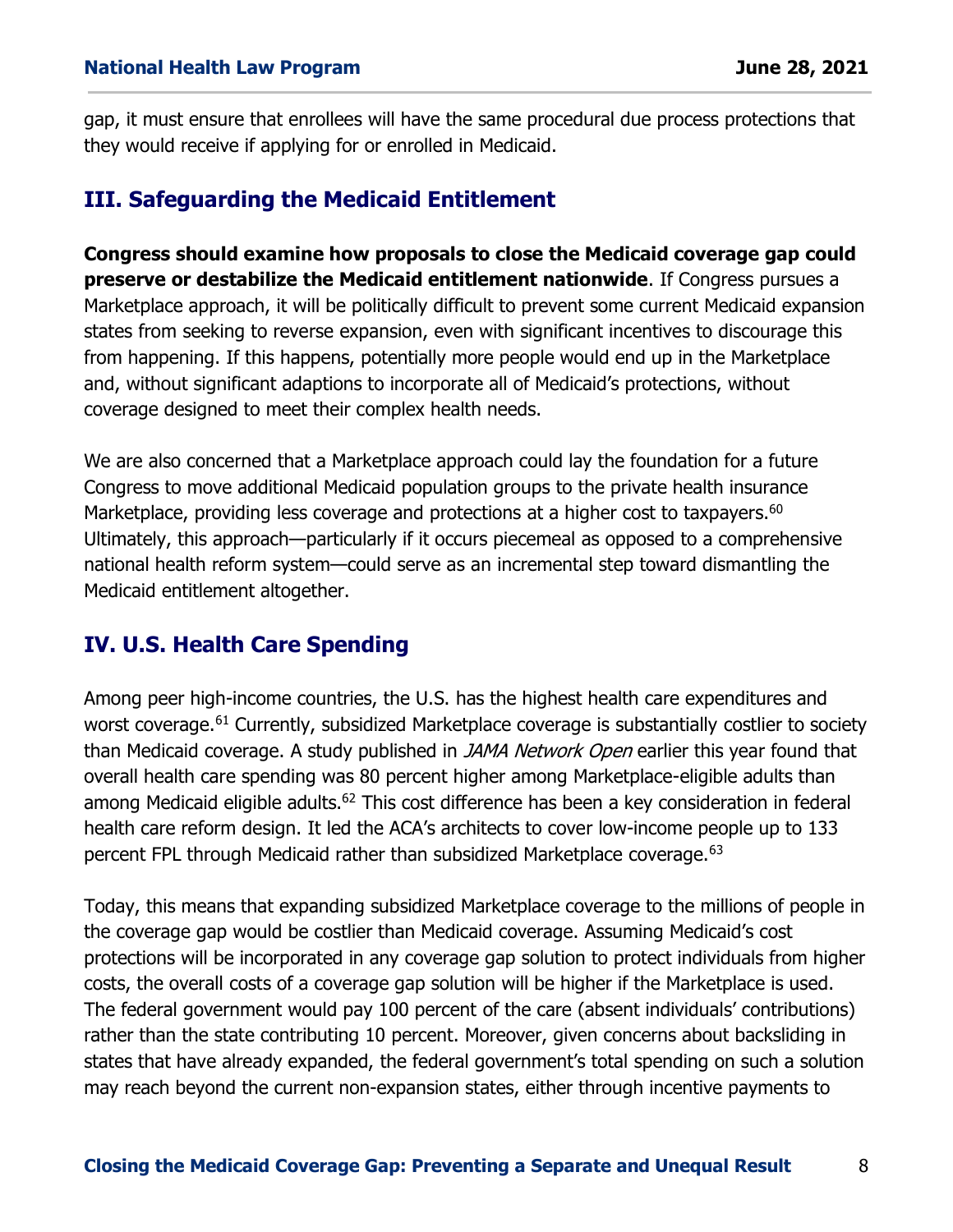keep states from reversing expansion or by enrolling more people in Marketplace coverage. Although a cost estimate for a federally administered Medicaid program is unavailable at the time of this writing, research suggests that such a program could have lower expenditures if it is designed in a way that reduces administrative complexity.<sup>64</sup>

# **V. Conclusion**

The principles in this paper provide a framework for creating an equitable solution to the Medicaid coverage gap. The millions of people in the coverage gap—largely Black, Latinx, and other people of color in the South, and disproportionately LGBTQ-GNC people, women, people with chronic health conditions or disabilities, and people who live at the intersections of multiple identities—already bear the brunt of oppressive systems that drive vast health inequities. They deserve equitable access to comprehensive health coverage and tailored protections to match. The ACA intended to cover them through Medicaid because it is designed to comprehensively meet their complex needs. **Any coverage gap proposal—be it a federally administered Medicaid program or reshaped Marketplace coverage must effectively ensure access to Medicaid's robust protections**. Otherwise, a coverage gap "fix" will create a system of separate and unequal health coverage for people in the gap, perpetuating racial and other injustices in health and creating a new coverage gap.

<sup>&</sup>lt;sup>1</sup> Special thanks to Leo Cuello, Mara Youdelman, and Jane Perkins for their thoughtful review, and to Dave Machledt and all the above for their thought partnership on this paper.

<sup>&</sup>lt;sup>2</sup> Immigrants without documentation were never included in the Senate or House bills.

<sup>&</sup>lt;sup>3</sup> Although the statute sets the eligibility level at 133 percent of the FPL, a 5 percent income disregard is added, raising the effective eligibility threshold to 138 percent of the FPL—in 2021, \$17,774.40 for an individual and \$24,039.60 for a couple living in the 48 contiguous states and DC. U.S. Federal Poverty Guidelines Used to Determine Financial Eligibility for Certain Federal Programs, OFF. OF THE ASSIS. SEC. FOR PLANNING & EVALUATION (Jan. 26, 2021), [https://aspe.hhs.gov/2021-poverty-guidelines.](https://aspe.hhs.gov/2021-poverty-guidelines) <sup>4</sup> National Federation of Independent Business v. Sebelius, 567 U.S. 519 (2012).

<sup>&</sup>lt;sup>5</sup> At the time of this writing, thirty-seven states (including DC) have implemented Medicaid expansion. Oklahoma's new Medicaid expansion coverage goes into effect July 1, 2021. Status of State Medicaid Expansion Decisions: Interactive Map, KFF (May 10, 2021), [https://www.kff.org/medicaid/issue](https://www.kff.org/medicaid/issue-brief/status-of-state-medicaid-expansion-decisions-interactive-map/)[brief/status-of-state-medicaid-expansion-decisions-interactive-map/.](https://www.kff.org/medicaid/issue-brief/status-of-state-medicaid-expansion-decisions-interactive-map/) On August 4, 2020, Missouri voters passed a ballot initiative to expand Medicaid, but on June 24, 2021, the State Circuit Court of Cole County blocked implementation. Stephanie Doyle v. Jennifer Tidball, No. 21AC-CC00186 (Mo. C.C. of Cole County June 23, 2021).

 $6$  Medicaid Expansion Enrollment as of June 2019, Kaiser Family Foundation (KFF), [https://www.kff.org/health-reform/state-indicator/medicaid-expansion-](https://www.kff.org/health-reform/state-indicator/medicaid-expansion-enrollment/?currentTimeframe=0&sortModel=%7B%22colId%22:%22Location%22,%22sort%22:%22asc%22%7D)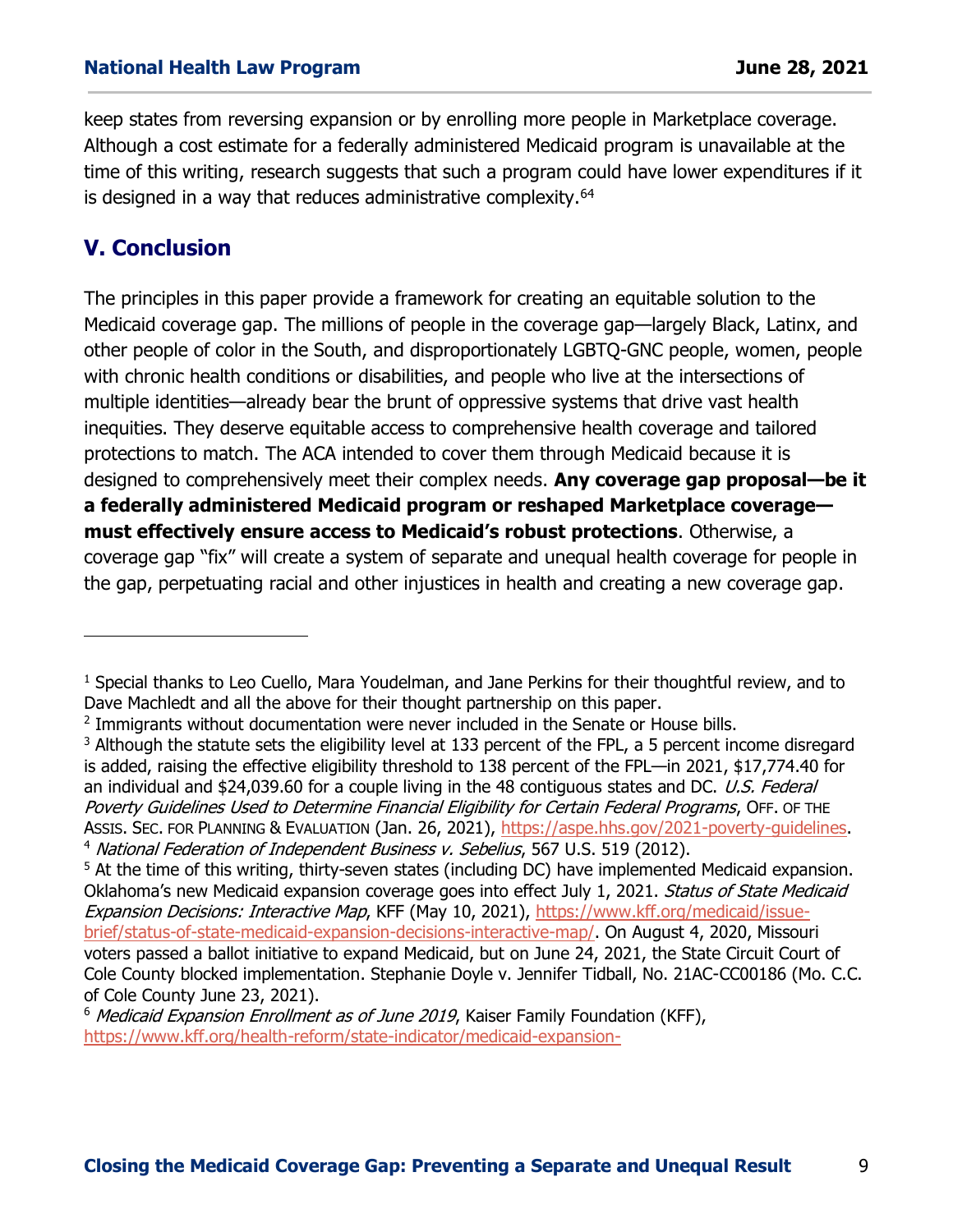#### [enrollment/?currentTimeframe=0&sortModel=%7B%22colId%22:%22Location%22,%22sort%22:%22](https://www.kff.org/health-reform/state-indicator/medicaid-expansion-enrollment/?currentTimeframe=0&sortModel=%7B%22colId%22:%22Location%22,%22sort%22:%22asc%22%7D) [asc%22%7D.](https://www.kff.org/health-reform/state-indicator/medicaid-expansion-enrollment/?currentTimeframe=0&sortModel=%7B%22colId%22:%22Location%22,%22sort%22:%22asc%22%7D)

<sup>7</sup> See Madeline Guth et al., The Effects of Medicaid Expansion Under the ACA: Studies from January 2014 to January 2020, KFF (Mar. 17, 2020) [https://www.kff.org/medicaid/report/the-effects-of](https://www.kff.org/medicaid/report/the-effects-of-medicaid-expansion-under-the-aca-updated-findings-from-a-literature-review/)[medicaid-expansion-under-the-aca-updated-findings-from-a-literature-review/;](https://www.kff.org/medicaid/report/the-effects-of-medicaid-expansion-under-the-aca-updated-findings-from-a-literature-review/) Sarah Miller et al., Medicaid and Mortality: New Evidence from Linked Survey and Administrative Data, NAT'L BUREAU OF ECON. RESEARCH (Jul. 2019),<https://www.nber.org/papers/w26081> (finding that while mortality rates trended similarly among expansion and non-expansion states prior to the ACA, expansion states have experienced significantly reduced mortality relative to their non-expansion counterparts); Madeline Guth et al., Effects of the ACA Medicaid Expansion on Racial Disparities in Health and Health Care, KFF (Sep. 30, 2020), [https://www.kff.org/medicaid/issue-brief/effects-of-the-aca-medicaid-expansion-on](https://www.kff.org/medicaid/issue-brief/effects-of-the-aca-medicaid-expansion-on-racial-disparities-in-health-and-health-care/)[racial-disparities-in-health-and-health-care/;](https://www.kff.org/medicaid/issue-brief/effects-of-the-aca-medicaid-expansion-on-racial-disparities-in-health-and-health-care/) Jesse Cross-Call, Medicaid Expansion Has Helped Narrow Racial Disparities in Health Coverage and Access to Care, CTR. ON BUDGET & POL'Y PRIORITIES (CBPP) (Oct. 21, 2020), [https://www.cbpp.org/research/health/medicaid-expansion-has-helped-narrow-racial](https://www.cbpp.org/research/health/medicaid-expansion-has-helped-narrow-racial-disparities-in-health-coverage-and)[disparities-in-health-coverage-and;](https://www.cbpp.org/research/health/medicaid-expansion-has-helped-narrow-racial-disparities-in-health-coverage-and) Lindsey Dawson et al., The Affordable Care Act and Insurance Coverage Changes by Sexual Orientation, KFF (Jan. 18, 2018), [https://www.kff.org/racial-equity-and](https://www.kff.org/racial-equity-and-health-policy/issue-brief/the-affordable-care-act-and-insurance-coverage-changes-by-sexual-orientation/)[health-policy/issue-brief/the-affordable-care-act-and-insurance-coverage-changes-by-sexual](https://www.kff.org/racial-equity-and-health-policy/issue-brief/the-affordable-care-act-and-insurance-coverage-changes-by-sexual-orientation/)[orientation/;](https://www.kff.org/racial-equity-and-health-policy/issue-brief/the-affordable-care-act-and-insurance-coverage-changes-by-sexual-orientation/) Medicaid Expansion Impacts on Insurance Coverage and Access to Care, ASPE OFF. OF HEALTH EQUITY 9 (Jan. 18, 2017), [https://aspe.hhs.gov/system/files/pdf/255516/medicaidexpansion.pdf.](https://aspe.hhs.gov/system/files/pdf/255516/medicaidexpansion.pdf) <sup>8</sup> See, e.g., Daniel Lanford & Jill Quadago, *Implementing ObamaCare: The Politics of Medicaid* Expansion Under the Affordable Care Act of 2010, 59(3) SocioLogical PERSPECTIVES (Jul. 14, 2015) (finding a significant negative relationship between state-level racial resentment and Medicaid expansion adoption, i.e., higher racial resentment is significantly associated with a lower likelihood of state adoption), [https://doi.org/doi:10.1177/0731121415587605;](https://doi.org/doi:10.1177/0731121415587605) Colleen Grogan & Sunggeun Park, The Racial Divide in State Medicaid Expansions, 43(3) J. HEALTH POL., POL'Y, & L. (Jun. 1, 2017) (finding that public support on Medicaid expansion may be racialized, white opinion is highly correlated with measures of state-level racial resentment, and states are only responsive to white opinion, raising questions about to whom states are democratically accountable on health policy decisions), [https://read.dukeupress.edu/jhppl/article/42/3/539/13927/The-Racial-Divide-in-State-Medicaid-](https://read.dukeupress.edu/jhppl/article/42/3/539/13927/The-Racial-Divide-in-State-Medicaid-Expansions)[Expansions.](https://read.dukeupress.edu/jhppl/article/42/3/539/13927/The-Racial-Divide-in-State-Medicaid-Expansions)

<sup>9</sup> While models estimating the number of people in the Medicaid coverage gap vary, Urban Institute estimates that if the then-fourteen non-expansion states had expanded eligibility in 2020, 4.4 million fewer people would have been uninsured that year. Matthew Buettgens, Medicaid Expansion Would Have a Larger Impact Than Ever During the COVID-19 Pandemic, Urban Inst. (Jan. 2021), [https://www.urban.org/research/publication/medicaid-expansion-would-have-larger-impact-ever](https://www.urban.org/research/publication/medicaid-expansion-would-have-larger-impact-ever-during-covid-19-pandemic#:~:text=We%20find%20that%20if%20the,even%20more%20under%20the%20pandemic)[during-covid-19-](https://www.urban.org/research/publication/medicaid-expansion-would-have-larger-impact-ever-during-covid-19-pandemic#:~:text=We%20find%20that%20if%20the,even%20more%20under%20the%20pandemic)

[pandemic#:~:text=We%20find%20that%20if%20the,even%20more%20under%20the%20pandemic;](https://www.urban.org/research/publication/medicaid-expansion-would-have-larger-impact-ever-during-covid-19-pandemic#:~:text=We%20find%20that%20if%20the,even%20more%20under%20the%20pandemic) See also, Rachel Garfield et al., The Coverage Gap: Uninsured Poor Adults in States that Do Not Expand Medicaid, KFF (Jan. 21, 2021), [https://www.kff.org/medicaid/issue-brief/the-coverage-gap](https://www.kff.org/medicaid/issue-brief/the-coverage-gap-uninsured-poor-adults-in-states-that-do-not-expand-medicaid/)[uninsured-poor-adults-in-states-that-do-not-expand-medicaid/](https://www.kff.org/medicaid/issue-brief/the-coverage-gap-uninsured-poor-adults-in-states-that-do-not-expand-medicaid/) (illustrating that across the 12 states that have neither implemented expansion nor passed ballot initiatives to do so, 97 percent of the adults in the coverage gap live in Southern states. The South has higher numbers of uninsured adults with low incomes than other regions, more limited Medicaid eligibility, and accounts for eight of the twelve states that have opted not to expand Medicaid. In addition, Black people are more likely than their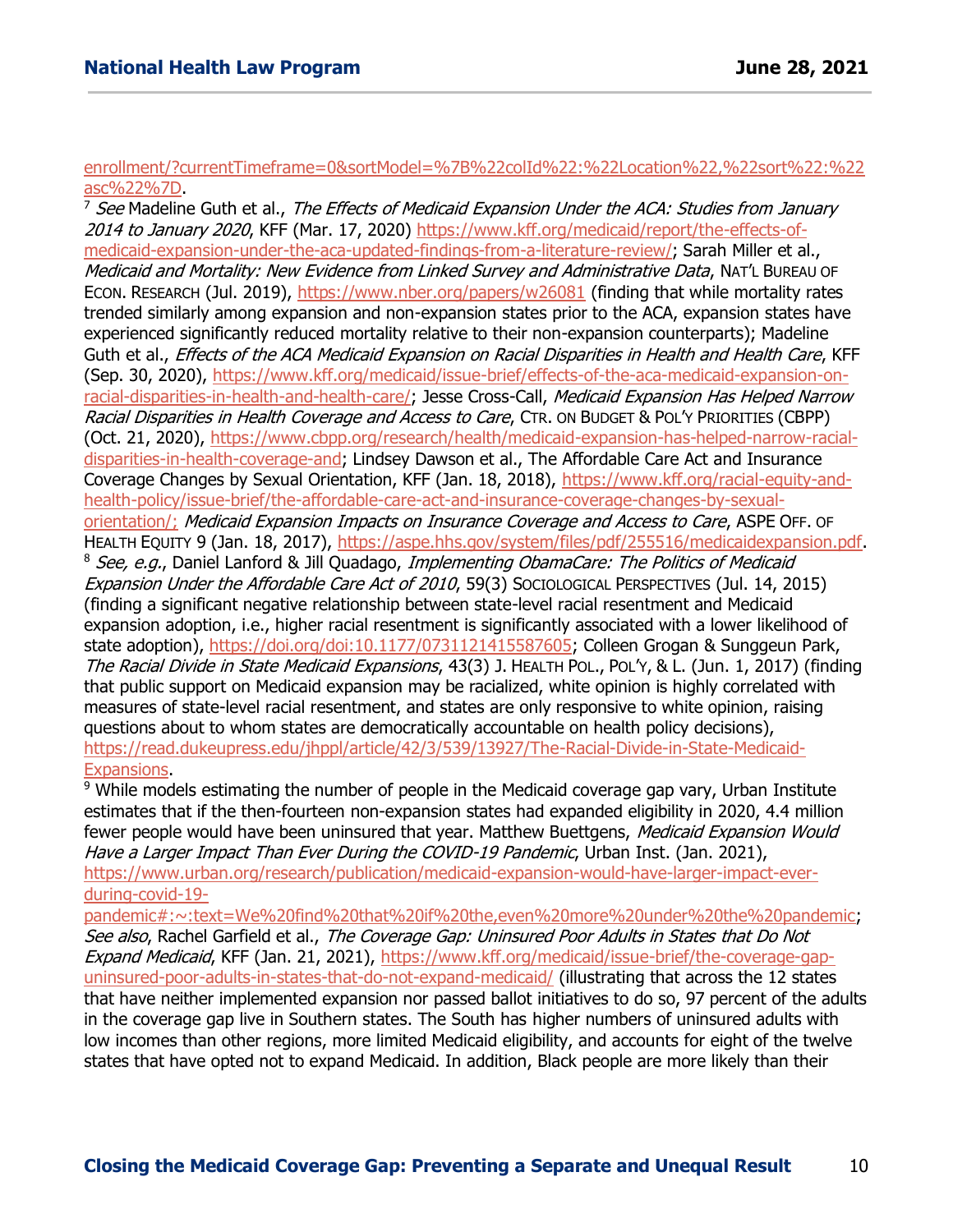white counterparts to be uninsured.); Jesse Cross-Call, supra note 7 (estimating that in Mississippi, nearly 60 percent of people in the coverage gap are BIPOC and nearly all are Black, non-Hispanic people; in Texas, over 70 percent of people in the coverage gap are BIPOC, most of whom are Hispanic; in all states, BIPOC, especially Black people, disproportionately fall into the Medicaid coverage gap); see also Teresa Wilz, Many African-Americans Fall into a Health 'Coverage Gap', THE PEW CHARITABLE TRUSTS (Jan. 26, 2015), [https://www.pewtrusts.org/en/research-and-](https://www.pewtrusts.org/en/research-and-analysis/blogs/stateline/2015/1/26/many-african-americans-fall-into-a-health--coverage-gap)

[analysis/blogs/stateline/2015/1/26/many-african-americans-fall-into-a-health--coverage-gap;](https://www.pewtrusts.org/en/research-and-analysis/blogs/stateline/2015/1/26/many-african-americans-fall-into-a-health--coverage-gap) Gideon Lukens & Breanna Sharer, Closing the Medicaid Coverage Gap Would Help Diverse Group and Narrow Racial Disparities, CBPP (Jun. 20, 2021), [https://www.cbpp.org/research/health/closing-medicaid](https://www.cbpp.org/research/health/closing-medicaid-coverage-gap-would-help-diverse-group-and-narrow-racial)[coverage-gap-would-help-diverse-group-and-narrow-racial.](https://www.cbpp.org/research/health/closing-medicaid-coverage-gap-would-help-diverse-group-and-narrow-racial)

<sup>10</sup> See L. Silvia Muñoz-Price et al., Racial Disparities in Incidence and Outcomes Among Patients with COVID-19, 3(9) JAMA NETWORK OPEN (Sep. 25, 2020),

[https://jamanetwork.com/journals/jamanetworkopen/fullarticle/2770961;](https://jamanetwork.com/journals/jamanetworkopen/fullarticle/2770961) Samantha Artiga et al., Changes in Health Coverage by Race and Ethnicity Since the ACA, 2010–2018, KFF (Mar. 5, 2020), [https://www.kff.org/racial-equity-and-health-policy/issue-brief/changes-in-health-coverage-by-race](https://www.kff.org/racial-equity-and-health-policy/issue-brief/changes-in-health-coverage-by-race-and-ethnicity-since-the-aca-2010-2018/)[and-ethnicity-since-the-aca-2010-2018/;](https://www.kff.org/racial-equity-and-health-policy/issue-brief/changes-in-health-coverage-by-race-and-ethnicity-since-the-aca-2010-2018/) Samantha Artiga et al., Racial Disparities in Maternal and Infant Health: An Overview, KFF (Nov. 10, 2020), [https://www.kff.org/report-section/racial-disparities](https://www.kff.org/report-section/racial-disparities-in-maternal-and-infant-health-an-overview-issue-brief)[in-maternal-and-infant-health-an-overview-issue-brief;](https://www.kff.org/report-section/racial-disparities-in-maternal-and-infant-health-an-overview-issue-brief) Adam Searing & Adaora Adimora, HIV and Medicaid Expansion: Failure of Southern States to Expand Medicaid Makes Elimination of HIV Infection in the United States Much Harder to Achieve, GEORGETOWN CTR. ON CHILDREN & FAMILIES (Nov. 2020), https://ccf.georgetown.edu/2020/11/29/hiv-and-medicaid-expansion-failure-of-southern-states-toexpand-medicaid-makes-elimination-of-hiv-infection-in-the-united-states-much-harder-to-achieve/; see also Racial Inequities in HIV, 7(7) LANCET HIV (Jul. 2020),

[thelancet.com/journals/lanhiv/article/PIIS2352-3018\(20\)30173-9/fulltext;](http://thelancet.com/journals/lanhiv/article/PIIS2352-3018(20)30173-9/fulltext) Addressing Health Disparities in Diabetes, CTRS FOR DISEASE CONTROL & PREV. (Apr. 15, 2019),

[https://www.cdc.gov/diabetes/disparities.html.](https://www.cdc.gov/diabetes/disparities.html)

<sup>11</sup> American Rescue Plan Act of 2021, 117th Cong. § 3105 (2021).

<sup>12</sup> Leighton Ku & Erin Brantley, *The Economic and Employment Effects of Medicaid Expansion Under* the American Rescue Plan, [https://www.commonwealthfund.org/publications/issue-](https://www.commonwealthfund.org/publications/issue-briefs/2021/may/economic-employment-effects-medicaid-expansion-under-arp)

[briefs/2021/may/economic-employment-effects-medicaid-expansion-under-arp](https://www.commonwealthfund.org/publications/issue-briefs/2021/may/economic-employment-effects-medicaid-expansion-under-arp) (finding that if the thenfourteen non-expansion states expanded Medicaid under the ARP, they would spend \$5 billion in state matching costs in 2022 but receive \$49 billion in increased federal revenue).

<sup>13</sup> See letter from Senators Jon Ossoff and Raphael Warnock to U.S. Senate Majority Leader Charles Schumer and Senate Minority Leader Mitch McConnel (May 26, 2021),

[https://www.warnock.senate.gov/wp-content/uploads/2021/05/5.26.21-Medicaid-Expansion-Letter-](https://www.warnock.senate.gov/wp-content/uploads/2021/05/5.26.21-Medicaid-Expansion-Letter-.pdf)

[.pdf;](https://www.warnock.senate.gov/wp-content/uploads/2021/05/5.26.21-Medicaid-Expansion-Letter-.pdf) letters from the Congressional Tri-Caucus to Speaker of the U.S. House of Representatives Nancy Pelosi, U.S. Senate Majority Leader Charles Schumer, President Joe Biden, Vice President Kamala Harris (Jul. 16, 2021), [https://robinkelly.house.gov/media-center/press-releases/congressional-tri-caucus](https://robinkelly.house.gov/media-center/press-releases/congressional-tri-caucus-leaders-call-for-biden-administration-to)[leaders-call-for-biden-administration-to;](https://robinkelly.house.gov/media-center/press-releases/congressional-tri-caucus-leaders-call-for-biden-administration-to) letter to Members of Congress from the Leadership Conference on Civil and Human Rights (May 27, 2021), [https://civilrights.org/resource/close-the-medicaid](https://civilrights.org/resource/close-the-medicaid-coverage-gap-to-advance-health-equity/)[coverage-gap-to-advance-health-equity/.](https://civilrights.org/resource/close-the-medicaid-coverage-gap-to-advance-health-equity/)

<sup>14</sup> Abbi Coursolle, David Machledt, & Wayne Turner, *What Makes Medicaid, Medicaid?—Access*, NAT'L HEALTH LAW PROG. 4 (Mar. 30, 2017), [https://healthlaw.org/resource/what-makes-medicaid-medicaid](https://healthlaw.org/resource/what-makes-medicaid-medicaid-access/)[access/;](https://healthlaw.org/resource/what-makes-medicaid-medicaid-access/) see also Nathan D. Shippee & Katherine D. Vickery, The Complex Needs of Medicaid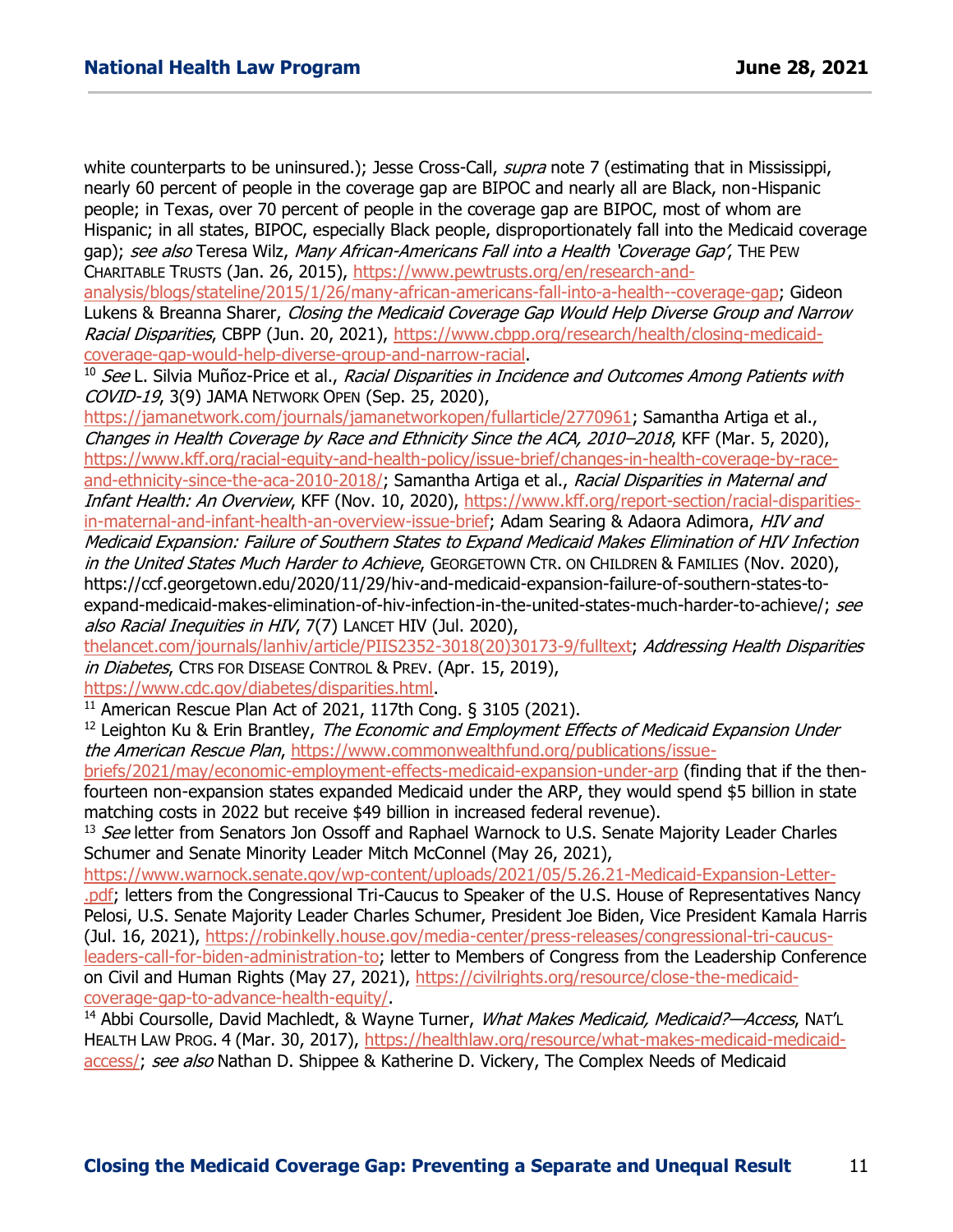Expansion Enrollees with Very Low Incomes, The Commonwealth Fund (May 31, 2018),

[https://www.commonwealthfund.org/publications/issue-briefs/2018/may/complex-needs-medicaid](https://www.commonwealthfund.org/publications/issue-briefs/2018/may/complex-needs-medicaid-expansion-enrollees-very-low-incomes)[expansion-enrollees-very-low-incomes.](https://www.commonwealthfund.org/publications/issue-briefs/2018/may/complex-needs-medicaid-expansion-enrollees-very-low-incomes)

 $15$  *Id.* 

 $16$  *Id.* 

 $17$  Id.

<sup>18</sup> MaryBeth Musumeci et al., Key State Policy Choices About Medical Frailty Determinations for Medicaid Expansion Adults, KFF (Jun. 26, 2019), [https://www.kff.org/report-section/key-state-policy](https://www.kff.org/report-section/key-state-policy-choices-about-medical-frailty-determinations-for-medicaid-expansion-adults-issue-brief/#endnote_link_410853-29)[choices-about-medical-frailty-determinations-for-medicaid-expansion-adults-issue](https://www.kff.org/report-section/key-state-policy-choices-about-medical-frailty-determinations-for-medicaid-expansion-adults-issue-brief/#endnote_link_410853-29)[brief/#endnote\\_link\\_410853-29.](https://www.kff.org/report-section/key-state-policy-choices-about-medical-frailty-determinations-for-medicaid-expansion-adults-issue-brief/#endnote_link_410853-29)

<sup>19</sup> See ASPE, supra note 7.

<sup>20</sup> See Abbi Coursolle et al., supra note 14, at 4.

 $21$  *See* ASPE, *supra* note 7.

<sup>22</sup> ABPs, formerly known as Medicaid benchmarks and benchmark-equivalents, have existed since the Deficit Reduction Act of 2005 authorized states to develop alternative Medicaid benefit packages for select groups of Medicaid enrollees. While the allowance of ABP was an understandable political compromise for the ACA, we hope one day Congress will move all Medicaid expansion enrollees into State plan benefits, which are the best standard for meeting their needs. 42 U.S.C. § 1396a(k)(1). 78 Fed. Reg. 42160 (July 15, 2013); see generally 42 U.S.C. § 1396u-7; 42 C.F.R. § § 440.300-440.390. <sup>23</sup> See 42 U.S.C. §§ 1396a(k), 1396b(i)(26); *Medicaid: Essential Health Benefits in Alternative Benefit* Plans, 78 Fed. Reg. 42,192 (July 15, 2013); Michelle Lilienfeld, Alternative Benefit Plans for the Medicaid Expansion Population: Trends in Approved Benefit Plans and Tools for Advocates, NAT'L HEALTH LAW PROG. 5 (Jul. 28, 2014), [https://healthlaw.org/resource/alternative-benefit-plans-for-the](https://healthlaw.org/resource/alternative-benefit-plans-for-the-medicaid-expansion-population/)[medicaid-expansion-population/;](https://healthlaw.org/resource/alternative-benefit-plans-for-the-medicaid-expansion-population/) Medicaid Alternative Benefit Plan Coverage: Frequently Asked Questions, CONGRESSIONAL RESEARCH SERV. 13–14 (Nov. 26, 2018),

[https://www.everycrsreport.com/files/20181126\\_R45412\\_fdaa79aee4c43e93d96ff88a776cabaae37502](https://www.everycrsreport.com/files/20181126_R45412_fdaa79aee4c43e93d96ff88a776cabaae375026f.pdf)

[6f.pdf](https://www.everycrsreport.com/files/20181126_R45412_fdaa79aee4c43e93d96ff88a776cabaae375026f.pdf) (noting that states have largely aligned their benefit coverage with State plans).

<sup>24</sup> See Michelle Lilienfeld, supra note 23, at 5.

 $25$  Of note, "alignment" does not mean ABP benefits are identical to State plan services—they may cover additional services as well. See CONGRESSIONAL RESEARCH SERV., supra note 23, at 13.

<sup>26</sup> 42 U.S.C. § 1396u-7(a)(2)(B); see also Michelle Lilienfeld, supra note 23, at 5.

<sup>27</sup> Musumeci, *supra* note 18.

 $28$  42 C.F.R. § 440.230(b); see also 42 U.S.C. § 1396a(a)(10)(B).

 $29$  42 C.F.R. § 440.230(c).

<sup>30</sup> See Abbi Coursolle et al., supra note 14, at 4.

<sup>31</sup> EPSDT is applicable to expansion enrollees aged 19–21. 42 U.S.C. §§ 1396a; 1396d.

32 42 C.F.R. § 440.345; Abbi Coursolle, David Machledt, & Catherine McKee, Current Issues in NEMT, Nat'l Health Law Prog. (Nov. 4, 2016), [https://healthlaw.org/resource/issue-brief-current-issues-in](https://healthlaw.org/resource/issue-brief-current-issues-in-nemt/)[nemt/.](https://healthlaw.org/resource/issue-brief-current-issues-in-nemt/)

33 See, e.q., Jennifer Lav, Policy Implications of Repealing the IMD Exclusion, NAT'L HEALTH LAW PROG. (May 17, 2018), [https://healthlaw.org/resource/policy-implications-of-repealing-the-imd-exclusion/.](https://healthlaw.org/resource/policy-implications-of-repealing-the-imd-exclusion/) <sup>34</sup> 42 U.S.C. § 1396u-7(b).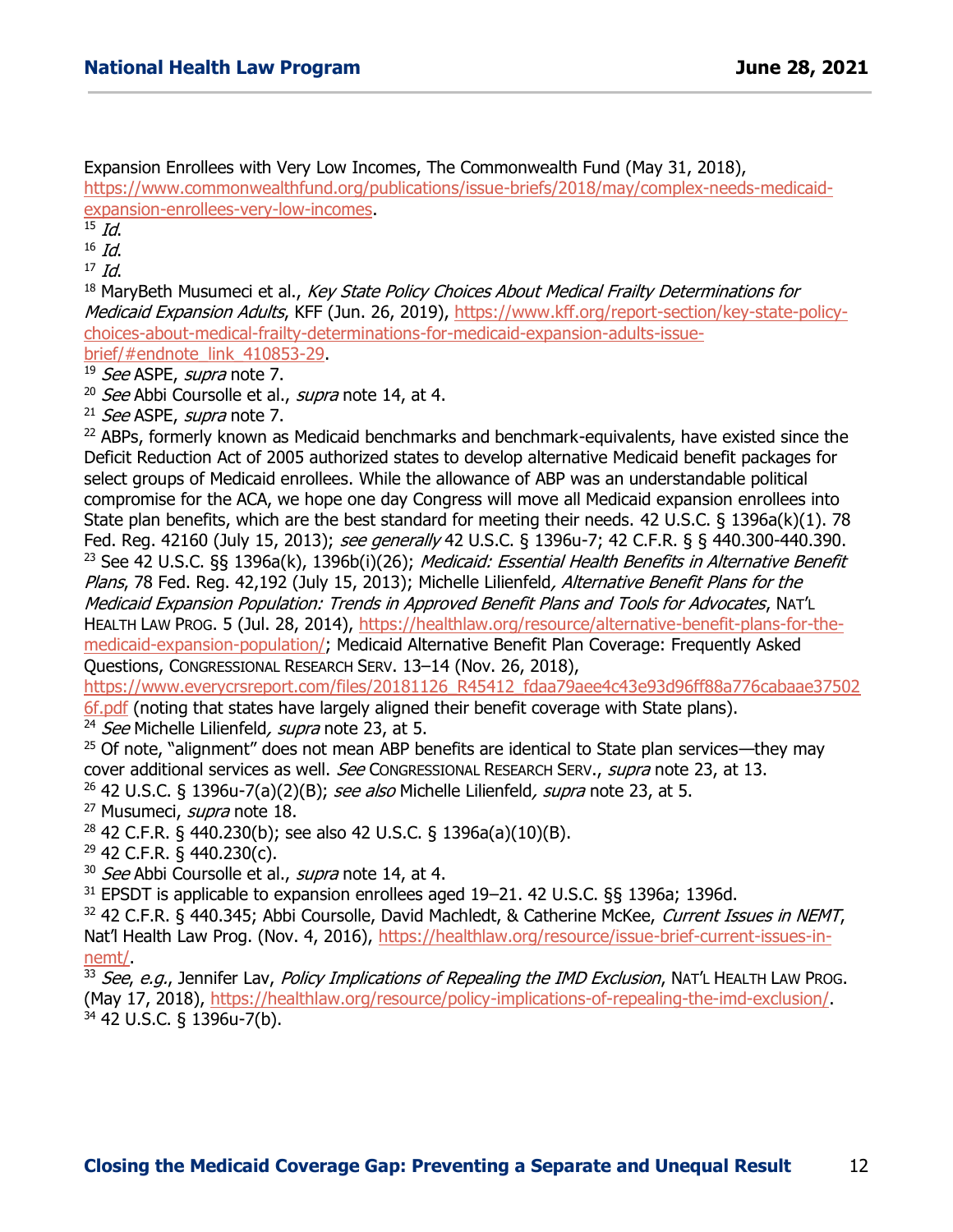<sup>35</sup> This protection ensures that enrollees can access health care from provider settings tailored to the special needs, priorities, and cultures of the communities that they serve. 42 U.S.C. § 1396u-7(b)(4); 42 C.F.R. § 440.365.

<sup>36</sup> 42 U.S.C. § 1395 et seq.

<sup>37</sup> 42 U.S.C. 1905(I)(2)(B); 42 U.S.C. § 254b et seq.

38 See, e.g., Naomi Newman et al., In Pursuit of Whole Person Health: Leveraging Medicaid Manage Care & 1115 Wavers to Address SDOH, Manatt (Oct. 28, 2020),

[https://www.manatt.com/insights/newsletters/manatt-on-health-medicaid-edition/in-pursuit-of-whole](https://www.manatt.com/insights/newsletters/manatt-on-health-medicaid-edition/in-pursuit-of-whole-person-health-leveraging-medic)[person-health-leveraging-medic.](https://www.manatt.com/insights/newsletters/manatt-on-health-medicaid-edition/in-pursuit-of-whole-person-health-leveraging-medic)

<sup>39</sup> Leo Cuello, *Medicaid Expansion Update: Premium Assistance and Demonstrations*, 22 HEALTH ADVOCATE 23 (Mar. 18, 2014), [https://healthlaw.org/resource/health-advocate-medicaid-expansion-and](https://healthlaw.org/resource/health-advocate-medicaid-expansion-and-premium-assistance/)[premium-assistance/.](https://healthlaw.org/resource/health-advocate-medicaid-expansion-and-premium-assistance/)

<sup>40</sup> See, e.g., Evaluations of Integrated Care Models for Dually Eligible Beneficiaries: Key Findings and Research Gaps, MACPAC 8 (Aug. 2020), [https://www.macpac.gov/wp-](https://www.macpac.gov/wp-content/uploads/2019/07/Evaluations-of-Integrated-Care-Models-for-Dually-Eligible-Beneficiaries-Key-Findings-and-Research-Gaps.pdf)

[content/uploads/2019/07/Evaluations-of-Integrated-Care-Models-for-Dually-Eligible-Beneficiaries-Key-](https://www.macpac.gov/wp-content/uploads/2019/07/Evaluations-of-Integrated-Care-Models-for-Dually-Eligible-Beneficiaries-Key-Findings-and-Research-Gaps.pdf)[Findings-and-Research-Gaps.pdf.](https://www.macpac.gov/wp-content/uploads/2019/07/Evaluations-of-Integrated-Care-Models-for-Dually-Eligible-Beneficiaries-Key-Findings-and-Research-Gaps.pdf)

<sup>41</sup> 42 U.S.C. §§ 1396o, 1396o-1; See David Machledt & Jane Perkins, *Medicaid Premiums and Cost* Sharing, NAT'L HEALTH LAW PROG. 1 (Mar. 26, 2014), [https://healthlaw.org/resource/medicaid-premiums](https://healthlaw.org/resource/medicaid-premiums-and-cost-sharing/)[and-cost-sharing/.](https://healthlaw.org/resource/medicaid-premiums-and-cost-sharing/)

 $42$  Id.

<sup>43</sup> 42 U.S.C. § 1396o (Social Security Act § 1916); 42 U.S.C. § 1396o-1 (Social Security Act § 1916A). <sup>44</sup> 42 C.F.R. § 447.52(e).

<sup>45</sup> See David Machledt & Jane Perkins, supra note 41, at 24.

<sup>46</sup> 42 C.F.R. § 438.106.

 $47$  See, e.g., Marketplace Enrollment as a Share of the Potential Marketplace Population. KFF. [https://www.kff.org/health-reform/state-indicator/marketplace-plan-selections-as-a-share-of-the](https://www.kff.org/health-reform/state-indicator/marketplace-plan-selections-as-a-share-of-the-potential-marketplace-population/?currentTimeframe=0&sortModel=%7B%22colId%22:%22Location%22,%22sort%22:%22asc%22%7D)[potential-marketplace-](https://www.kff.org/health-reform/state-indicator/marketplace-plan-selections-as-a-share-of-the-potential-marketplace-population/?currentTimeframe=0&sortModel=%7B%22colId%22:%22Location%22,%22sort%22:%22asc%22%7D)

[population/?currentTimeframe=0&sortModel=%7B%22colId%22:%22Location%22,%22sort%22:%22](https://www.kff.org/health-reform/state-indicator/marketplace-plan-selections-as-a-share-of-the-potential-marketplace-population/?currentTimeframe=0&sortModel=%7B%22colId%22:%22Location%22,%22sort%22:%22asc%22%7D)

[asc%22%7D](https://www.kff.org/health-reform/state-indicator/marketplace-plan-selections-as-a-share-of-the-potential-marketplace-population/?currentTimeframe=0&sortModel=%7B%22colId%22:%22Location%22,%22sort%22:%22asc%22%7D) (Dec. 16, 2020) (estimating that in 2020, about one in three people who were eligible to enroll in the Marketplace did so); Justin Giovannelli & Emily Curran, Factors Affecting Health Insurance Enrollment Through the State Marketplaces: Observations on the ACA's Third Open Enrollment Period, Commonwealth Fund 4–5 (Jul. 2016),

https://www.commonwealthfund.org/sites/default/files/documents/\_\_\_media\_files\_publications\_issue brief 2016 jul 1887 giovannelli factors affecting enrollment rb v3.pdf.

<sup>48</sup> See David Machledt & Jane Perkins, supra note 41, at 24.

<sup>49</sup> 2 U.S.C. § 1396a(a)(8); 42 C.F.R. § 435.906.

<sup>50</sup> 42 U.S.C. § 1396a(a)(34); 42 C.F.R. § 435.915.

 $51$  Id.

<sup>52</sup> See Abbi Coursolle et al., supra note 14, at 4.

 $53$  *Id.* 

<sup>54</sup> 45 C.F.R. § 155.420; 45 C.F.R. § 155.410(f).

 $55$  U.S. CONST. amend. XIV, § 1.; See Mathews v. Eldridge, 424 U.S. 319, 348 (1976) (holding due process rights vary among property interests and requires consideration of the private interest affected by the action, the risk of an erroneous deprivation of that interest through the procedures being used